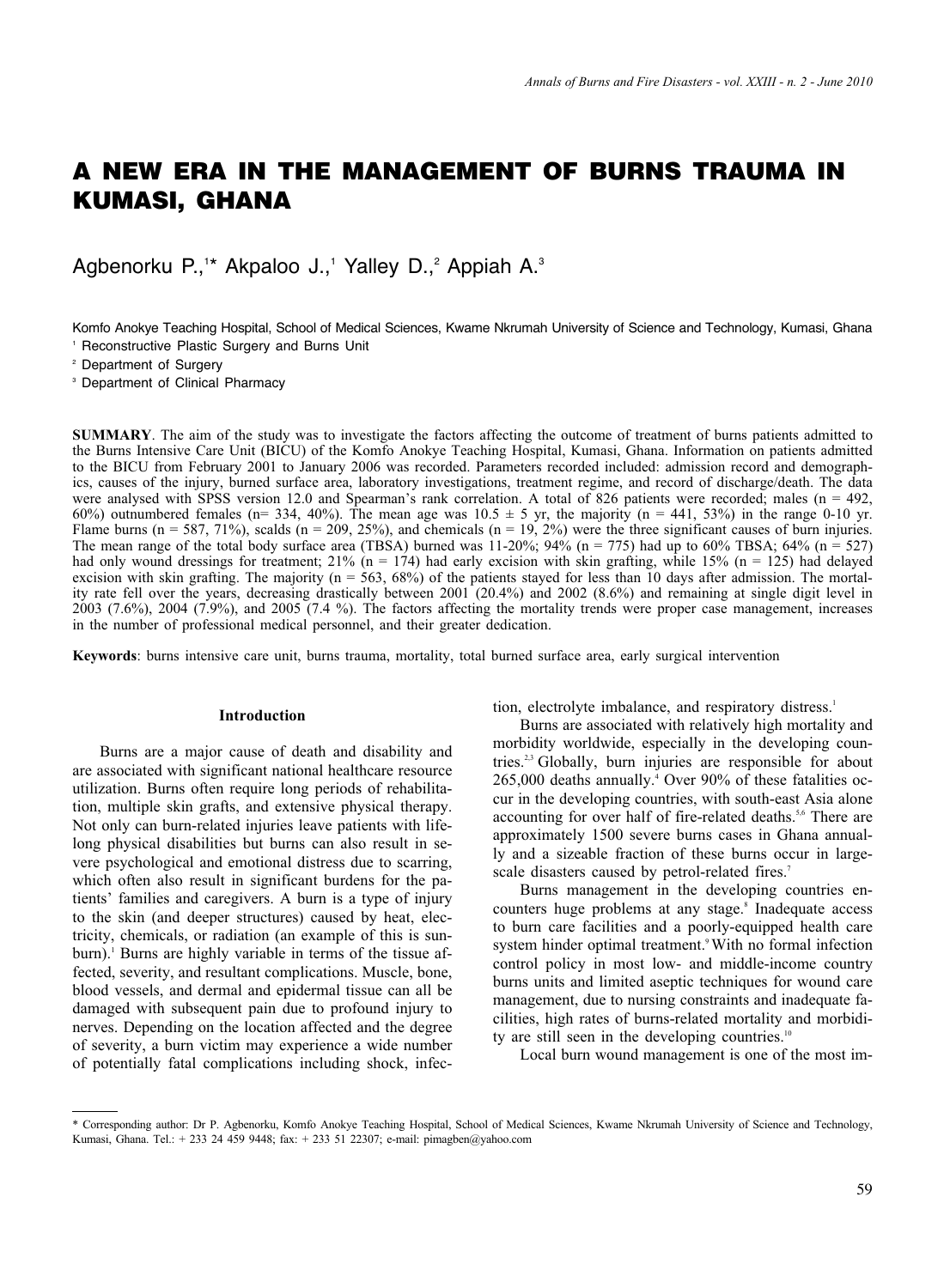portant aspects of burns therapy after the shock phase. Several methods of burn wound management are available today.<sup>11</sup> Conventional dressings necessitated topical antimicrobial ointments and creams that might be expensive or unavailable and require frequent dressing changes.<sup>11</sup> In the developing countries with a fairly large incidence of burns and financial constraints and limited budgets, where all medical resources are stretched beyond practical limits, a major factor that must be considered is how to reduce the cost of therapy and achieve cost-effective management.<sup>11,12</sup>

Increasingly aggressive surgical approaches with early tangential excision and wound closure are nowadays standard practice in burn units and probably represent the most significant change in recent years, leading to improved burn victim mortality rates at a substantially lower cost.13-19 Early excision of burned skin was first advocated for small to moderate burns.<sup>14</sup> Subsequently, tangential excision in repeated but frequent interventions and immediate skin cover with skin auto- or homografts were recommended for large burns.<sup>14</sup> By shortening hospital stay, early burn wound closure reduces infective complications. Faster healing decreases the severity of hypertrophic scarring, joint contractures, and stiffness and promotes quicker rehabilitation.<sup>13,14</sup> However, lack of education in general and of health education, in particular amongst the general population people in the developing countries can hinder acceptance of this procedure, and a lack of well-trained and motivated burns surgeons can further worsen the situation. $19$ 

If proper facilities are lacking, if blood and other resources such as dressings are not available, and if health care providers are inadequately trained and prepared, such aggressive therapy in burn victims may induce further trauma and result in a less than optimal outcome.<sup>10,13</sup> Moreover, without adequate skin cover with autografts, homografts, or other substitutes, the early excision of burned tissue is of no value.<sup>10,14</sup> "Delayed primary" is the second best alternative to "early" burn wound excision and closure, with similar advantages of reducing the risk of septicaemia, mortality, morbidity, hospital stay, and cost of treatment. $14$ 

Pain management, particularly in children, is another factor that divides the developed from the developing world. Provision of pain relief in the face of limited resources and, if available, a limited spectrum of analgesics, as well as inadequately trained staff, are a challenge. Any attempt to apply similar standards to those used in sophisticated units is fraught with difficulty. Illiteracy, malnutrition, poor cognitive development, differing coping strategies, and pharmacogenetic, cultural, and language differences all add to the complexity of the problem.<sup>20</sup> Complex techniques that offer the most benefit are seldom available to children in the developing world as they require a minimum standard of monitoring and regular reassessment to allow individualized titration of analgesia, the final choice of which is unfortunately dictated by economic pressure or by the facilities available rather than by what would be considered best for a burned child.<sup>20</sup>

The management of burns at the Komfo Anokye Teaching Hospital, Kumasi, has set off on a new trend since the establishment of a new burns ward with a capacity of only 7 beds. The ward was initially meant for acute and severely burned patients, hence, the name Burns Intensive Care Unit (BICU). Over the five-year period between its inception on 1 February 2001 and 31 January 2006, the BICU managed cases of various degree and severity. This study investigates the factors affecting the outcome of treatment of the patients admitted to KATH-BICU within that period.

#### **Materials and methods**

#### *Data collection and analysis*

This prospective study was carried out from 1 February 2001 to 31 January 2006. The parameters of all burn patients admitted to the BICU were entered into a computer database: record of admission, sex, age, causes of injury, body surface area (BSA) burned, and the patients' treatment regime, i.e. wound dressings, early tangential burned wound excision/delayed excision with split-thickness skin grafting, antibiotic regime, and record of discharge/death. The patients also did various laboratory tests (haemoglobin levels, electrolytes, kidney and liver function, wound swabs for culture and sensitivity tests. This information was analysed with SPSS version 12.0 (SPSS, Inc., Chicago, IL, USA) and Spearman's rank correlation.

#### *Treatment centre*

The Komfo Anokye Teaching Hospital (KATH) in Kumasi, Ghana, is the second-largest hospital in the country and the only tertiary health institution in the middle belt of the country. It is the main referral hospital for the Ashanti, Brong Ahafo, Northern, Upper East, and Upper West Regions.

The hospital was built in 1954 as the Kumasi Central Hospital. It was later named Komfo Anokye Hospital after a legendary fetish priest of the Ashantis. It was converted into a teaching hospital in 1975, affiliated to the School of Medical Sciences of the Kwame Nkrumah University of Science and Technology, Kumasi. The hospital is also accredited for postgraduate training in various surgical and medical disciplines by the West African College of Surgeons, the West African College of Physicians, and the Ghana College of Physicians and Surgeons. The hospital currently has 1000 beds - up from the initial 500 when first built.

The Reconstructive Plastic Surgery and Burns Unit, which includes the BICU, is among the units of the Surgery Directorate having state-of-the-art equipment in KATH.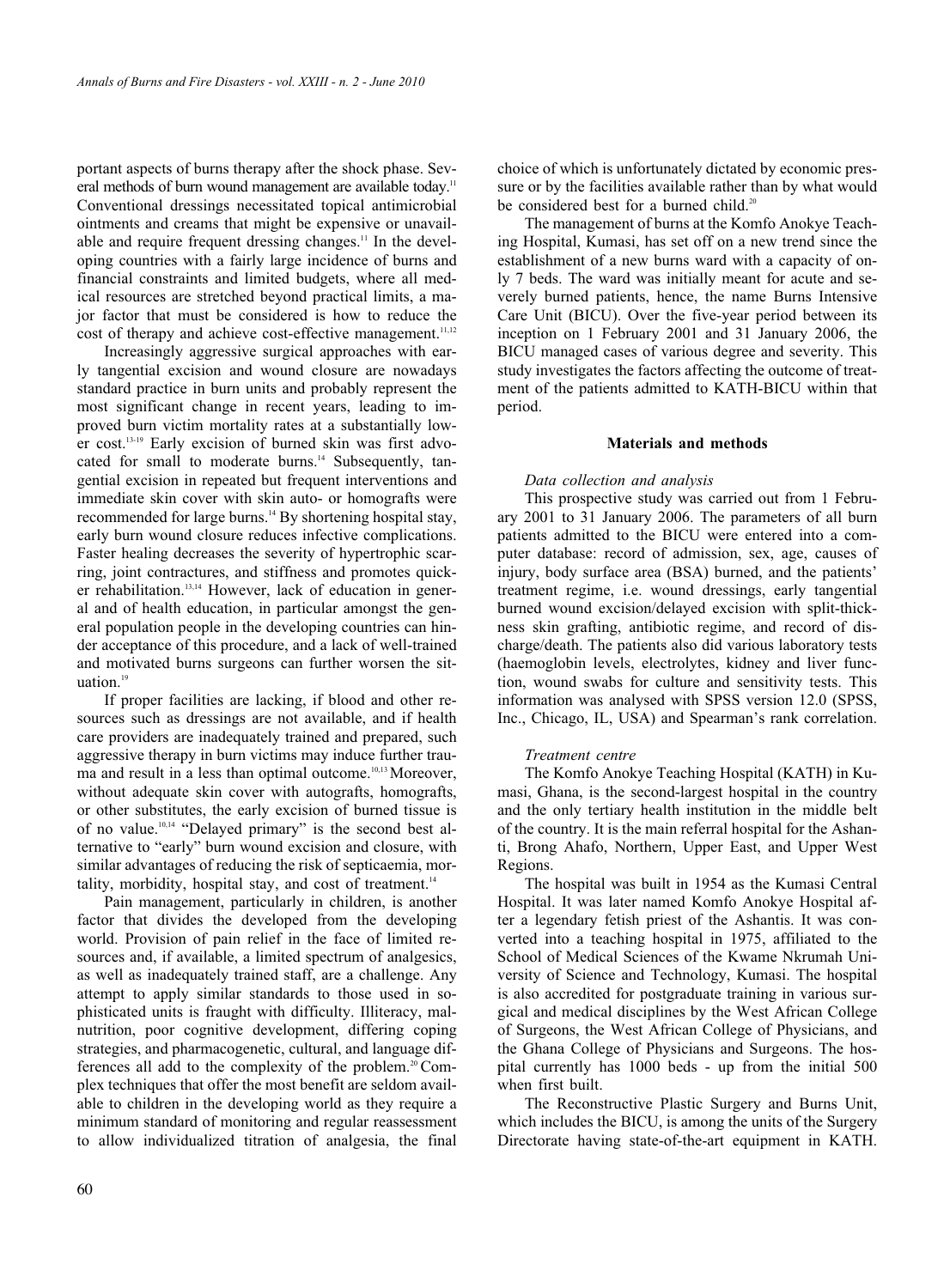The BICU admits burn patients who require critical intensive treatment and fresh burn patients with minor to medium burns.

# *Staffing, training, and work commitment*

The BICU, having started with only one consultant plastic surgeon, a few general nurses, and auxiliary nursing staff grew steadily with staffing. More general nurses were added by the hospital administration, of whom six were sponsored by a Scottish NGO - the International Reconstructive Plastic Surgery (Ghana) Project - to receive training in renowned plastic surgery centres in Dundee and Glasgow, Scotland. Also, during this period, surgical residents were obliged to rotate in the unit, and all performed their duties diligently and with the highest commitment. Several training workshops and seminars were organized by the consultant-in-charge of the unit, who had himself attended several such international meetings locally and abroad. The burns management team was also joined by a clinical pharmacy team, who together with the physiotherapists and nutritionists all conducted combined weekly grand ward rounds. The team was later joined by two more consultants who with their vibrant dynamism brought further success to the unit.

#### *Education on burn injuries*

The medical and nursing staffs were charged with the task of educating burns patients and their carers (relatives) in relation to the prevention and immediate first-aid management of burns. They were also encouraged to educate other relatives and friends, for the rapid dissemination of information related to burns. Educational programmes on burn injury prevention were organized in schools, churches, and community halls in the Kumasi metropolis to alert the public to the common causes of prevention and the immediate first-aid management of burn injuries.

#### **Burns treatment protocol**

#### *Surgery and wound dressing*

- *Surgery.* All patients were assessed for anaesthesia immediately after they were admitted. Those who were fit for early tangential excision and splitthickness skin grafting of the burn were operated on either the same or the following day, i.e. within 48 h. "Delayed" surgery was normally performed within five to seven days (in a few cases within two weeks). However, the majority of the patients had no surgery but only wound dressings.
- *Wound dressing.* Wound dressings were applied with normal saline and covered with Vaseline gauze dressing; foam was then applied and crepe-bandaged. Fifty-six patients (6.3%) had face burns treated with open wound dressings and Dermazine

cream; four of these reacted to this cream, which was therefore suspended, their wounds eventually healing after daily dressings with normal saline and the application of Vaseline.

#### *Antibiotics and pain management*

All patients had fluid replacement therapy according to the Parkland formula regime: 4 multiplied by percentage BSA burned multiplied by body weight (kg) in ml per 24 h with Ringer's lactate. BSA was calculated using the Lund and Browder chart. All patients received antibiotics, predominantly i.v. ceftazidime (Fortum), 100-150 mg per kg body weight per day (up to 9 g per day), which is effective for both Gram negative and positive rods.

Pain-relieving regimes were also instituted for all patients: i.v. morphine 0.1 mg*/*kg or oral syrup as morphine sulphate, 10 mg per kg body weight. Diclofenac injections, 1 mg per kg body weight were given in less severe cases, while in very severe cases i.v. pethidine was given (1 mg per kg body weight every 6 h). Paracetamol suppositories were used for children. To prevent Curling ulcers, omeprazole 20 mg was administered daily for at least two weeks.

## *Nutrition and physiotherapy*

The nutritional status of the patients was also checked by the nutritionists on the management team; food supplements were given where necessary.

Splinting and the positioning of body parts were checked by the ward nurses and relatives, with advice from the physiotherapists on the team, who also carried out daily physical therapy interventions in order to prevent complications such as muscle atrophy and joint contractures.

## *Other factors*

Patients were monitored for other signs and symptoms, e.g. malaria, hypostatic pneumonia, and urinary tract infections, and treated accordingly.

#### *Laboratory investigations*

Electrolytes were checked regularly and any deficiencies corrected accordingly. Kidney function was also checked regularly, mainly with regard to urine output (urea, creatinine, and creatinine clearance). Haemoglobin was checked regularly and deficiencies were corrected with fresh blood and/or fresh frozen plasma; all patients were however put on haematinics. On day 5 after admission, wound swabs for culture and sensitivity were taken and the antibiotic regime changed or continued accordingly.

## **Results**

## *Demographic characteristics*

The total number of patients in the study was 826, with males ( $n = 492, 60\%$ ) outnumbering females ( $n =$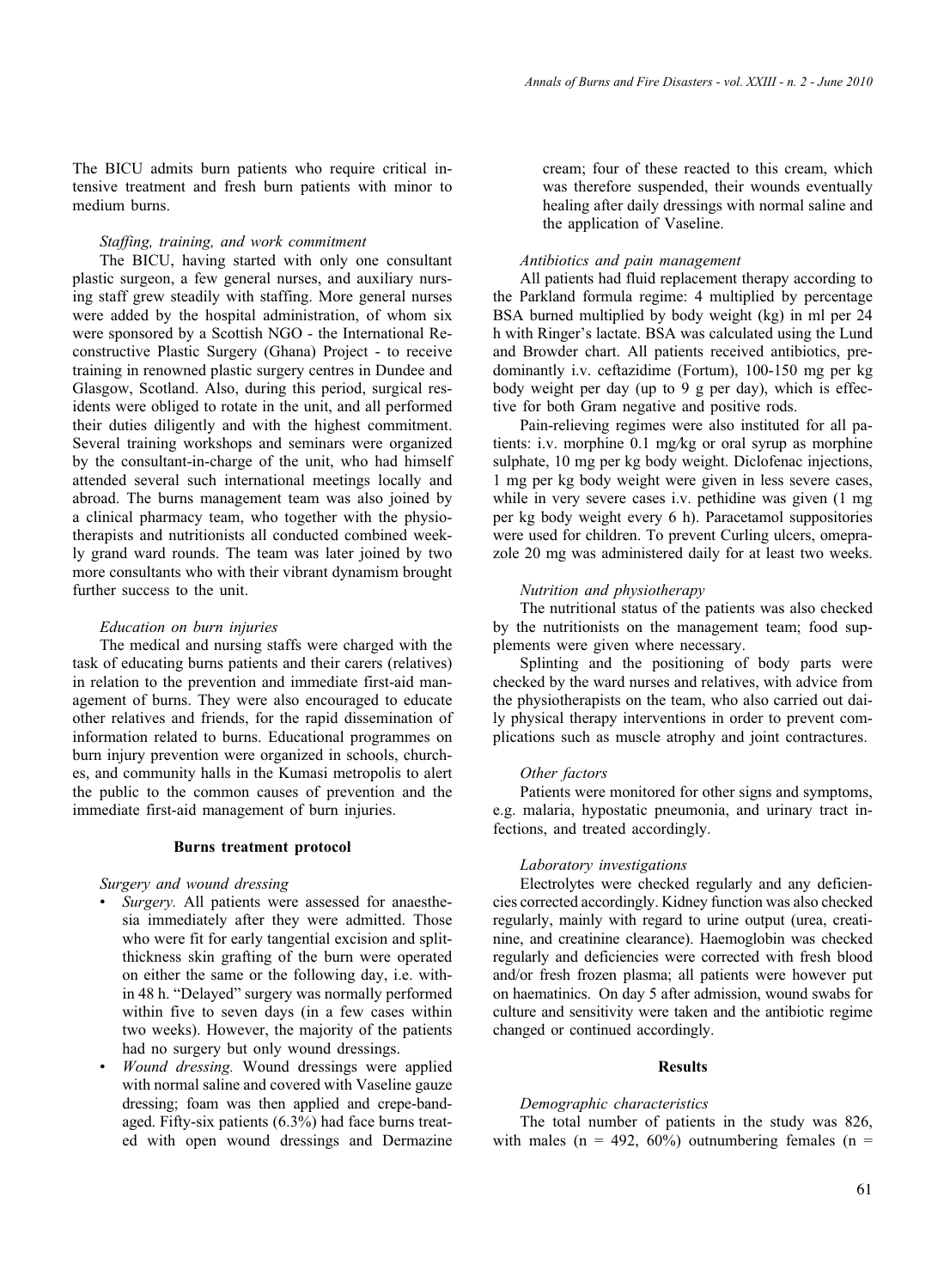334, 40%) in the ratio of 3:2. The mean age of the subjects was  $10.5 \pm 5.0$  yr, the majority (n = 441, 53%) in the 0-10 yr age group (*Figs. 1, 2*). The mean range of the total body surface area (TBSA) burned was 11-20%; 94% (n = 775) had up to 60% TBSA (*Table I*).



**Fig. 1** - Age distribution of patients admitted to the Komfo Anokye Teaching Hospital Burns Intensive Care Unit.



**Fig. 2 -** Sex distribution of patients in the various years.

## *Aetiology of the burn injuries*

As shown in *Fig. 3*, the commonest cause of burn injuries was flame burns ( $n = 587, 71\%$ ) followed in decreasing order of magnitude by scalds ( $n = 209, 25\%$ ), chemicals ( $n = 19, 2\%$ ), and electricity ( $n = 11, 1\%$ ).



**Fig. 3** - Aetiology of the burn injuries.



**Fig. 4** - Types of burns treatment administered in the various years ( $WD$  = wound dressing;  $EE$  = early excision and split-thickness skin grafting;  $DE =$  delayed excision and split-thickness skin grafting).

| <b>Table I</b> - Percentage of total body surface area (TBSA) burned and burns degree in the various years (2001-2005) |  |  |  |
|------------------------------------------------------------------------------------------------------------------------|--|--|--|
|------------------------------------------------------------------------------------------------------------------------|--|--|--|

| TBSA $(\% )$ |               |      | 2003          | 2004 | 2005                     | Total              |               |              |
|--------------|---------------|------|---------------|------|--------------------------|--------------------|---------------|--------------|
|              | 2001          | 2002 |               |      |                          | Number of patients | Second degree | Third degree |
| $1 - 10$     | 35            | 42   | 24            | 31   | 57                       | 189                | 131           | 58           |
| $11 - 20$    | 60            | 76   | 39            | 26   | 38                       | 239                | 185           | 54           |
| 21-30        | 21            | 37   | 30            | 24   | 17                       | 129                | 88            | 41           |
| $31 - 40$    | 12            | 21   | 18            | 23   | 16                       | 90                 | 55            | 35           |
| $41 - 50$    | 6             | 18   | 11            | 18   | 9                        | 62                 | 52            | 10           |
| 51-60        | 3             | 12   | 12            | 19   | 2                        | 48                 | 27            | 21           |
| 61-70        | $\mathcal{I}$ | 6    | $\mathcal{I}$ | 3    |                          | 24                 | 18            | 6            |
| 71-80        | 9             | 5    |               | 6    | $\overline{\phantom{0}}$ | 26                 | 18            | 8            |
| $80+$        | 9             | 3    | 3             |      | 3                        | 19                 | 12            | 7            |
| Total        | 162           | 220  | 145           | 151  | 148                      | 826                | 586           | 240          |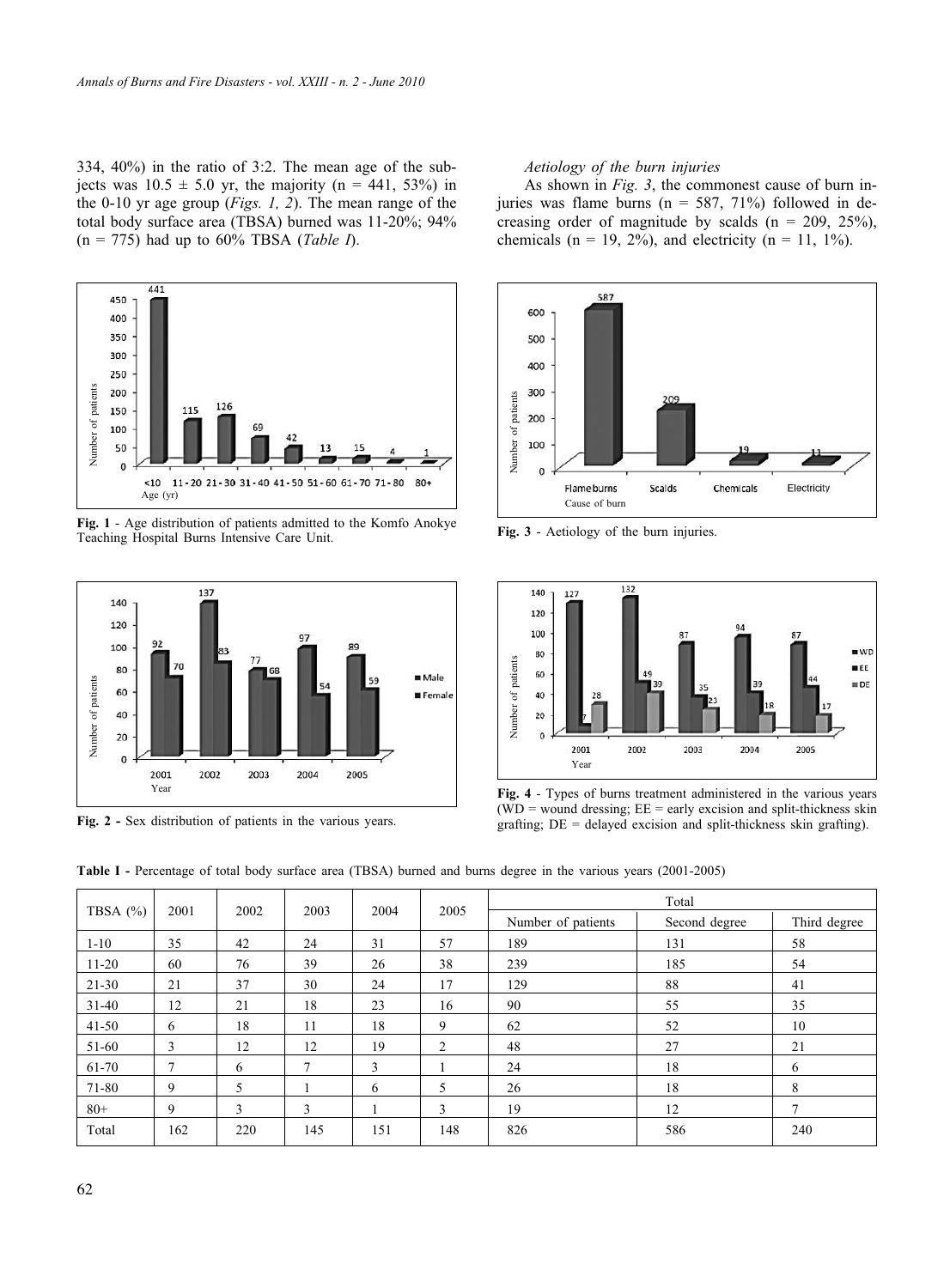#### *Burns treatment administered*

*Figs. 4* and *5* show the number of patients receiving the various types of treatment. Over time, surgical intervention became more widely used, while surgery itself was less frequently delayed. Early surgical intervention was thus the ideal mode of treatment.



**Fig. 5** - Burns treatment trends in the various years ( $WD =$  wound dressing; EE = early excision and split-thickness skin grafting;  $DE =$  delayed excision and split-thickness skin grafting).

#### *Duration of hospital admission*

The study also showed that the majority of the patients ( $n = 563$ ,  $68\%$ ) remained in hospital for less than 10 days after admission;  $25\%$  (n = 209) remained for 11-20 days (*Fig. 6*).



**Fig. 6** - Duration of hospital admission.

#### *Factors affecting mortality*

The mortality trend showed a drastic decrease, from 2001 (20.4%) to 2002 (8.6%). This remained in single figures for the remainder of the study. Of the 86 deaths recorded in the study,  $38\%$  (n = 33) occurred in 2001 alone (*Table II*).

| Table II - Total number of deaths recorded in the various years |  |  |  |  |  |
|-----------------------------------------------------------------|--|--|--|--|--|
| $(2001 - 2005)$                                                 |  |  |  |  |  |
|                                                                 |  |  |  |  |  |

| Year  | Burn injuries | Deaths | Mortality rate $(\% )$ |
|-------|---------------|--------|------------------------|
| 2001  | 162           | 33     | 20.4                   |
| 2002  | 220           | 19     | 8.6                    |
| 2003  | 145           | 11     | 7.6                    |
| 2004  | 151           | 12     | 7.9                    |
| 2005  | 148           | 11     | 7.4                    |
| Total | 826           | 86     | 10.4                   |

#### *Spearman's rank correlation graphs*

The Spearman analysis was performed under a significance level of 0.05. The correlation is said to be significant when it ranges from  $+1$  to  $-1$ . When an analysis is zero, it means there is no correlation between the parameters involved. Concerning the graphs, both axes had a scale factor of 10 to obtain the actual values.



**Fig. 7** - Graph of mortality rate measured against TBSA (%).

A high positive Spearman's rank order  $(r_s = 0.98)$  was recorded for mortality, and the mean TBSA analysis performed under a 0.05 significant level. *Fig. 7* shows a positive significant level, where the increase in the mean percentage TBSA correlates with the mortality rate.

*Fig. 8* shows that a positive significant level was again recorded for the mortality rate and age distribution ( $r_s = 0.5$ ). This indicates that as the age of the patients increased, the mortality rate also increased. Thus, the age of burn injury patients played an important role in their survival.

The correlation level between percentage TBSA burned and hospital stay showed a positive significant level  $(r_s=$ 0.82). Thus, an increase in percentage TBSA burned corresponded to an increase in the number of days the patient spent in hospital**.**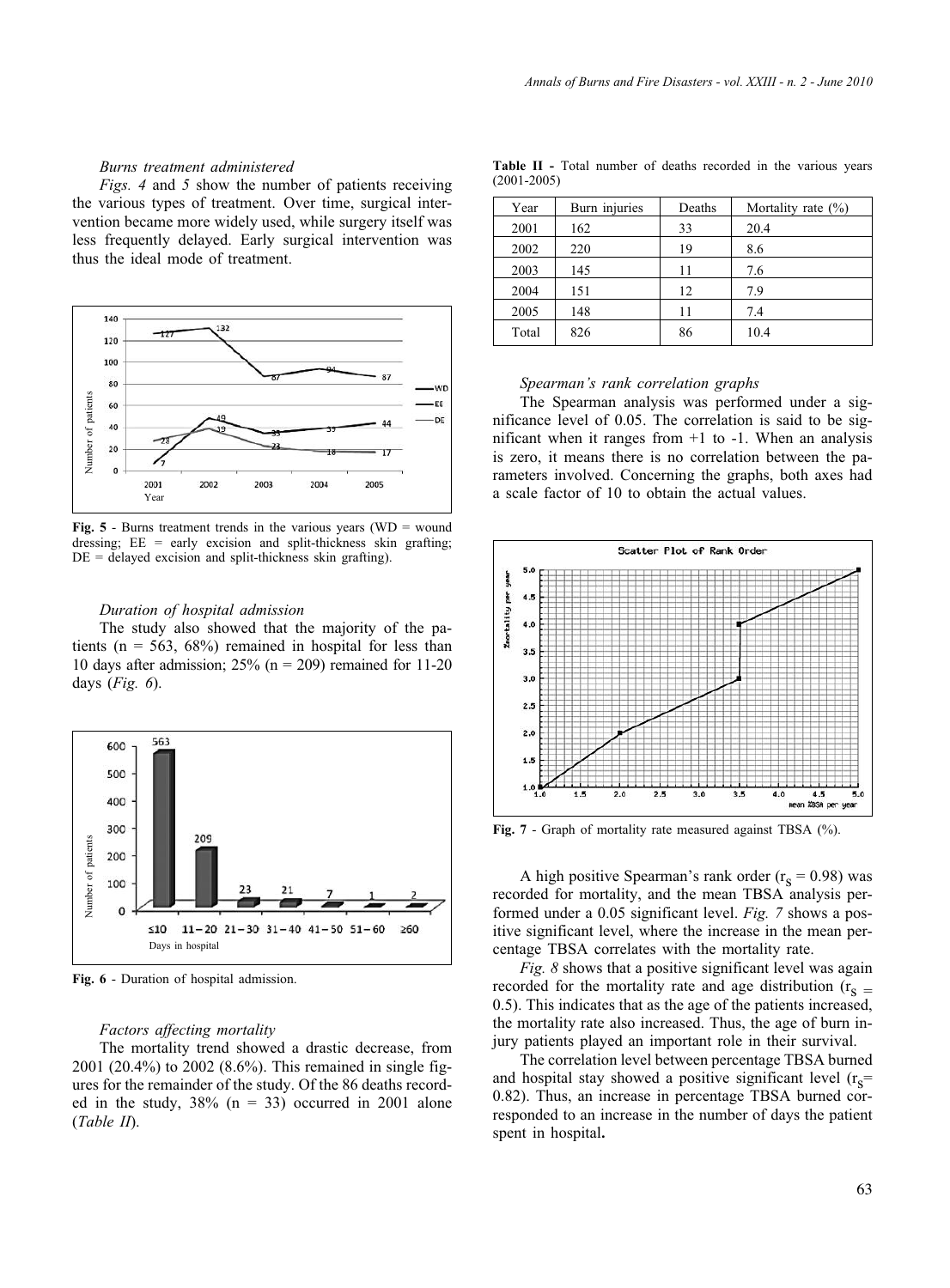

**Fig. 8** - Graph of mortality rate measured against age (yr).



Fig. 9 - Graph of TBSA (%) against duration of hospital stay.

## **Discussion**

Disability and mortality throughout the world are frequently caused by burn injuries. In the developed countries, the mortality rate is  $2.1\%$  per 100,000 person years.<sup>21</sup> However, in most low- and middle-income countries such as Ghana, the mortality is much higher. This study found that the burns mortality rate taken into consideration decreased after 2001, and the factors that may have contributed to the reduction were examined.

Age and sex are important epidemiological determinants for burn injuries. In this study more than half ( $n =$ 441, 53%) of the patients were  $\leq 10$  years of age, while 4% (n = 33) were over 50 years old (*Fig. 1*). The age distribution was similar to that found in other studies.<sup>22-24</sup> However, the discrepancy between the relatively low percentage of old people in our study and the higher percentage (16.7%) reported by Glasheen et al. in 1983 in the United States of America<sup>25</sup> may have been due to differences in social structure between Ghana and USA. In Ghana, older family members usually live within the family and are assisted by younger family members, thus decreasing their exposure to hazardous situations and hence their liability to injury. Also, behavioural patterns associated with age influence which groups are vulnerable to burns injuries. In children, the lack of knowledge of dangerous substances plays an important role in the occurrence of burns. In addition, inadequate supervision of young children and the lack of domestic safety measures may result in children being burned. The high incidence among young adults as compared to older people (over 50 years old), on the other hand, may be explained by the fact that they are generally active and exposed to hazardous situations both at home and at work.

As regards sex distribution in burn injuries, our study found that males ( $n = 492, 60\%$ ) outnumbered females (n = 334, 40%) in a ratio of 3 to 2 (*Fig. 2*). Studies in India,<sup>26</sup> Egypt,<sup>27</sup> Australia,<sup>28</sup> Britain,<sup>29</sup> and USA<sup>30</sup> showed similar trends. However, the studies of Singh et al.<sup>31</sup> in India reported a female predominance in burn injuries. The reason why male involvement in burns is greater than that of females, especially in the younger age group ( $\leq 10$  years), is possibly that boys this age have an inquisitive and exploring nature. Another reason is that in Ghana adult males are generally at a significantly higher risk, since they are mainly employed in jobs involving the use of vehicles, factory work, and fuel-related occupations.

The findings of our study, in terms of the aetiological factors involved, indicate that burn injuries (*Fig. 3*), flame was the common factor, with a magnitude of  $71\%$  (n = 587). Flame burns included: gas explosions, petroleum, and burning wood/bush/clothing. In decreasing order of magnitude the other recorded factors were scalds ( $n = 209$ , 25%), chemicals ( $n = 19, 2%$ ) and electricity ( $n = 11, 1%$ ). Similar results have been reported from Egypt, $^{24,32}$  India, $^{33}$ Jordan,<sup>34</sup> and Nigeria.<sup>35</sup> Aetiological factors are highly specific to each country, largely depending on the standard of living and lifestyle. Although scalds affected only 25% of our patients, they were found to be the most frequent aetiological factor of burn injuries in reports from Japan<sup>36</sup> and Nigeria, $37$  representing some 40%-78% of cases. The difference in ranking of different agents could be attributed to the developmental stage of the country, the age composition of the sample, and whether out-patients were included or not.<sup>24</sup>

The Spearman analysis may be due to a strong positive correlation between mortality, age, and TBSA (*Figs. 7, 8*). Another significant correlation was identified between TBSA and hospital stay (*Fig. 9*). This is consistent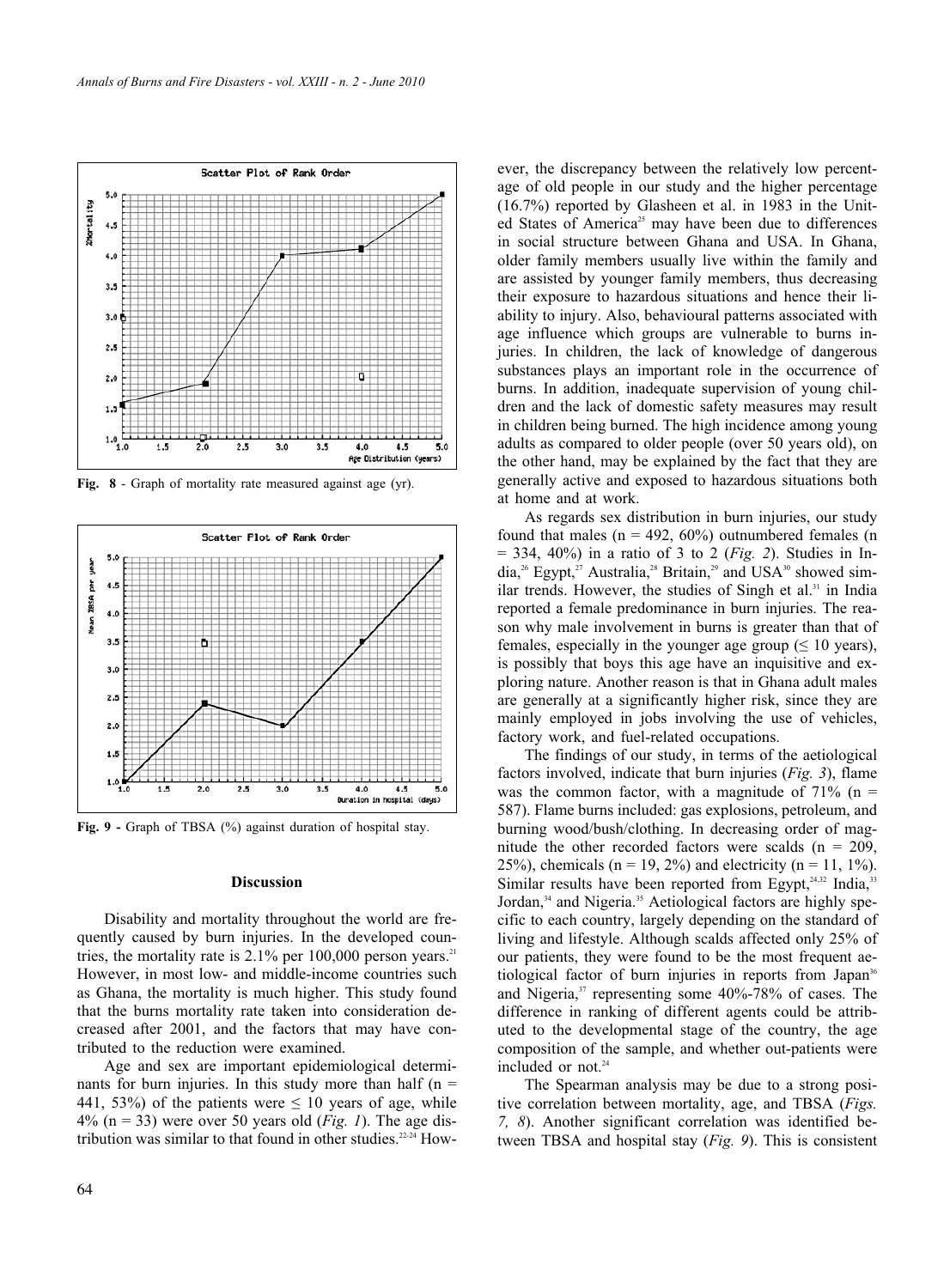with the study of De Souza et al. from Brazil, which shows increased mortality with increased age and burn surface areas.38 Olaitan and Jiburum reported a similar correlation in their study in Nigeria.<sup>35</sup> Our study recorded that mortality decreased drastically from 2001 (20.4%) to 2002 (8.6%) and was still in single figures until 2005. In all, 86 deaths were recorded in the study, of which 33 (38%) occurred in 2001 alone (*Table II*). Though other studies<sup>35,38</sup> have reported decreases in burns mortality, these have not been as marked as that in our study. Our findings suggested that the drastic change in mortality might be due to advances in surgical technique, to the increased number of plastic surgery medical personnel, and to efficient treatment protocols. *Figs. 4* and *5* illustrate the statistics of treatment during the study, indicating where early excision and STSG had increased. This early surgery intervention also contributed to reducing the number of days spent by patients in hospital. *Fig.* 6 shows that majority  $(n = 563, 68%)$  of the patients spent less than 10 days in hospital after admission. The findings of our study confirm those of Atiyeh et al., $14$  who reported that early exci-

sion of burned skin reduced the risk of septicaemia, mortality, morbidity, hospital stay, and cost of treatment.<sup>3</sup> In addition, Ramakrishnan and Jayaraman<sup>19</sup> reported that the lack of well-trained, motivated burns surgeons could worsen the burns mortality situation in the developing countries as well. The reverse proved true in our study, since the number of burns surgeons, nurses and other personnel increased in the successive years of the study; this reduced both mortality and the duration of hospitalization admission among the burns survivors.

## **Conclusion**

Over the period in question, the mortality rate fell as the relative number of burn injury cases increased. Proper case management - involving efficient treatment with emphasis on early surgical intervention, and an increase in the number of professional medical personnel and in their dedication to their work - were factors that affected the mortality trends and the duration of admission.

**RÉSUMÉ**. Les Auteurs de cette étude, dans le but d'examiner les facteurs qui influaient sur les résultats du traitement des patients hospitalisés dans l'unité de soins intensifs auprès du Centre des brûlés (SICB) de l'hôpital universitaire Komfo Anokye, Kumasi, Ghana, ont enregistré les informations sur les patients admis au Centre entre février 2001 et janvier 2006. Les paramètres enregistrés incluaient: dossier d'admission et démographie, causes de l'accident, extension de la surface brûlée, les analyses de laboratoire, le régime de traitement, et le résultat final (sortie de l'hopital ou décès). Les données ont été analysées avec SPSS version 12,0 et corrélation de rang de Spearman. En tout, 826 patients ont été enregistrés; les mâles (n = 492, 60%) étaient plus nombreux que les femelles (n = 334, 40%). L'âge moyen était de 10,5  $\pm$  5 ans, la majorité (n = 441, 53%) dans l'intervalle 0-10 ans. Les trois causes les plus importantes des brûlures étaient les flammes  $(n = 587, 71\%)$ , les ébouillantements  $(n = 209, 25\%)$  et les produits chimiques (n = 19, 2%). L'extension moyenne de la surface corporelle totale brûlée (SCTB) variait entre 11 et 20%; dans 94% des cas (n = 775) la SCTB n'excédait pas 60%; 527 patients (64%) ont été traités seulement avec des pansements; et 174 patients (21%) ont subi l'excision précoce suivie de greffe cutanée et 125 (15%) l'excision retardée suivie de greffe cutanée. La plupart des patients (n = 563, 68%) ont été hospitalisés moins de 10 jours. Le taux de mortalité a diminué au fil des ans, en manière marquée entre 2001 (20,4%) et 2002 (8,6%) pour rester au niveau d'un seul chiffre en 2003 (7,6%), 2004 (7,9%) et 2005 (7,4%). Une prise en charge plus adéquate et l'incrément du personnel médical et de son dévouement ont constitué les facteurs majeurs qui influaient sur les tendances de la mortalité.

#### **BIBLIOGRAPHY**

- 1. Sevitt S. A review of the complications of burns, their origin and importance for illness and death. J Trauma, 5: 358-69, 1979.
- 2. Lau YS. An insight into burns in a developing country: A Sri Lankan experience. Public Health, 6: 958-65, 2006.
- 3. Kalayi GD. Mortality from burns in Zaria: An experience in a developing economy. East Afr Med J, 83: 461-4, 2006.
- 4. Forjuoh SN. Injury control in the developing nations: What can we learn from industrialized countries? Inj Prev, 2: 90-1, 1996.
- 5. Forjuoh SN. Burns in low- and middle-income countries: A review of available literature on descriptive epidemiology, risk factors, treatment, and prevention. Burns, 32: 529-37, 2006.
- 6. Ahuja RB, Bhattacharya S. Burns in the developing world and burn disasters. BMJ, 329: 447-9, 2004.
- 7. Murray CJL, Lopez AD. "The Global Burden of Disease: A Comprehensive Assessment of Mortality and Disability from Diseases, Injuries, and Risk Factors in 1990 and Projected to 2020". World Health Organization, Geneva, vol. I, 1996.
- 8. Agbenorku P. Morbidity and mortality data. Kumasi: First Ghana Burn Conference 2008/Launch of Ghana Burn Association. Theme: Prevention and management of burns in Ghana - Are we doing it right? Ghana College of Physicians and Surgeons, Accra, Ghana, July 2008.
- 9. Rajabian MH, Aghaei S, Fouladi V. Analysis of survival and hospitalization time for 2057 burn patients in Shiraz, south-western Iran. Med Sci Monit, 13: 353-5, 2007.
- 10. Prasanna M, Mishra P, Thomas C. Delayed primary closure of the burn wounds. Burns, 30: 169-75, 2004.
- 11. Shahin A, Shadata G, Franka MR, et al. Complications of burns